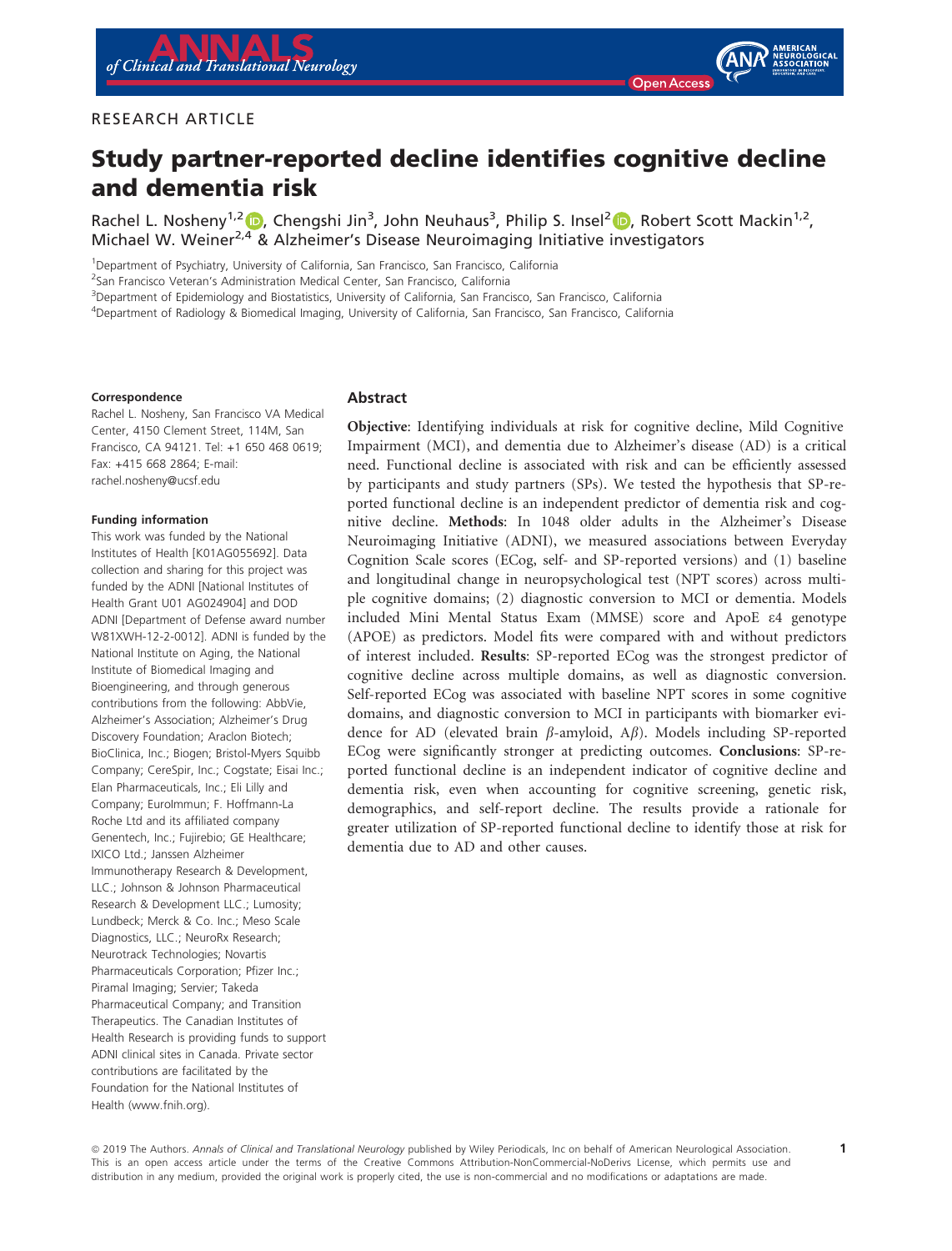Received: 4 June 2019; Revised: 30 September 2019; Accepted: 16 October 2019

doi: 10.1002/acn3.50938

### Introduction

Identification of individuals at risk for cognitive decline, Mild Cognitive Impairment (MCI) and dementia, including dementia due to Alzheimer's disease (AD), is a critical need. In older adults, functional decline is associated with AD pathology, $1-3$ , and predicts future decline and disease progression.<sup>4</sup> Furthermore, preservation of everyday functioning is important to patients and their families.<sup>5</sup> Subjective functional decline can be measured by asking the individual him/herself or a study partner (SP) about recent changes in activities of daily living.

A number of validated instruments that measure subjective decline are used in AD clinical trials and research studies. $6-11$  SP report of decline is associated with magnitude of cognitive impairment determined from neuropsychological test (NPT) assessment,<sup>12,13</sup> and with diagnosis of MCI and dementia due to  $AD<sub>10,13–16</sub>$  SP report of impairment is associated moderately with abnormal levels of AD biomarkers, such as Positron Emission Tomography (PET)  $\beta$ -amyloid (A $\beta$ ) burden, and regional brain volume<sup>1,17–19</sup>; although some studies fail to find such a relationship.<sup>20</sup> Thus, there is accumulating evidence that the SP report of functional and cognitive abilities can provide important information for early identification of preclinical AD and for predicting objective cognitive status. The same relationship is not observed as consistently for self-reported subjective cognitive and functional decline, where factors such as depressed mood<sup>21-23</sup> and lack of awareness associated with dementia13,24,25 limit its usefulness.

Although previous studies have examined the association between SP-reported cognitive and functional information and various outcomes related to cognitive decline and progression along the dementia disease continuum, the additional predictive power of SP-report compared to other predictors has not been established. Understanding this is important because it will indicate whether the SP report, in the absence of additional clinical measures, can help identify those at risk for or with disease. Such findings would support the approach of several initiatives to identify people at risk remotely, such as through registries,<sup>26</sup> including remotely collected, SP-reported Everyday Cognition scale (SP-ECog).27 Determining the predictive value of SP-reported functional decline is likely to facilitate screening and recruitment for AD clinical

trials, screening of older adults at risk for AD dementia and other dementias in various healthcare settings, and identification of individuals who are good candidates to receive future novel treatments. We investigated this issue using SP report of functional decline in the Alzheimer's Disease Neuroimaging Initiative (ADNI). Novel aspects of our approach include (1) use of the ECog, which measures SP- and self-reported subjective decline in instrumental activities of daily living that map to multiple cognitive domains; (2) inclusion of cognitive screening tool (Mini Mental Status Exam, MMSE) and genetic risk (APOE) in our multivariable models; and (3) analysis of the association between baseline SP report of subjective decline and future decline in NPT scores across multiple domains. We tested the a priori hypotheses that: SP-ECog is significantly associated with baseline and longitudinal change in NPT scores, and diagnostic conversion from cognitively unimpaired (CU) to MCI or MCI to dementia. (2) SP-ECog is significantly associated with outcomes, even when accounting for self-reported ECog (Self-ECog), MMSE, APOE, and participant demographics; (3) Models without SP-ECog are significantly less powerful than those with SP-ECog at predicting outcomes; (4) SP-ECog is associated with cognitive decline and diagnostic conversion in  $A\beta$ + participants. Analyses of associations in  $A\beta$ + participants allow us to address the extent to which SPreport subjective decline, measured by ECog, can specifically identify cognitive decline, MCI, and dementia that is likely due to AD.

### Methods

#### Participants

Data used in the preparation of this manuscript were obtained from the ADNI database (adni.loni.usc.edu). The ADNI was launched in 2003 as a public-private partnership, led by Principal Investigator Michael W. Weiner, MD. The primary goal of ADNI has been to test whether serial magnetic resonance imaging (MRI), PET, other biological markers, and clinical and NPT assessment can be combined to measure the progression of MCI and early AD. For up-to-date information, see [www.adni-info.org.](http://www.adni-info.org) All ADNI data were downloaded from [www.loni.usc.edu/](http://www.loni.usc.edu/ADNI) [ADNI](http://www.loni.usc.edu/ADNI) between September–November 2018. We included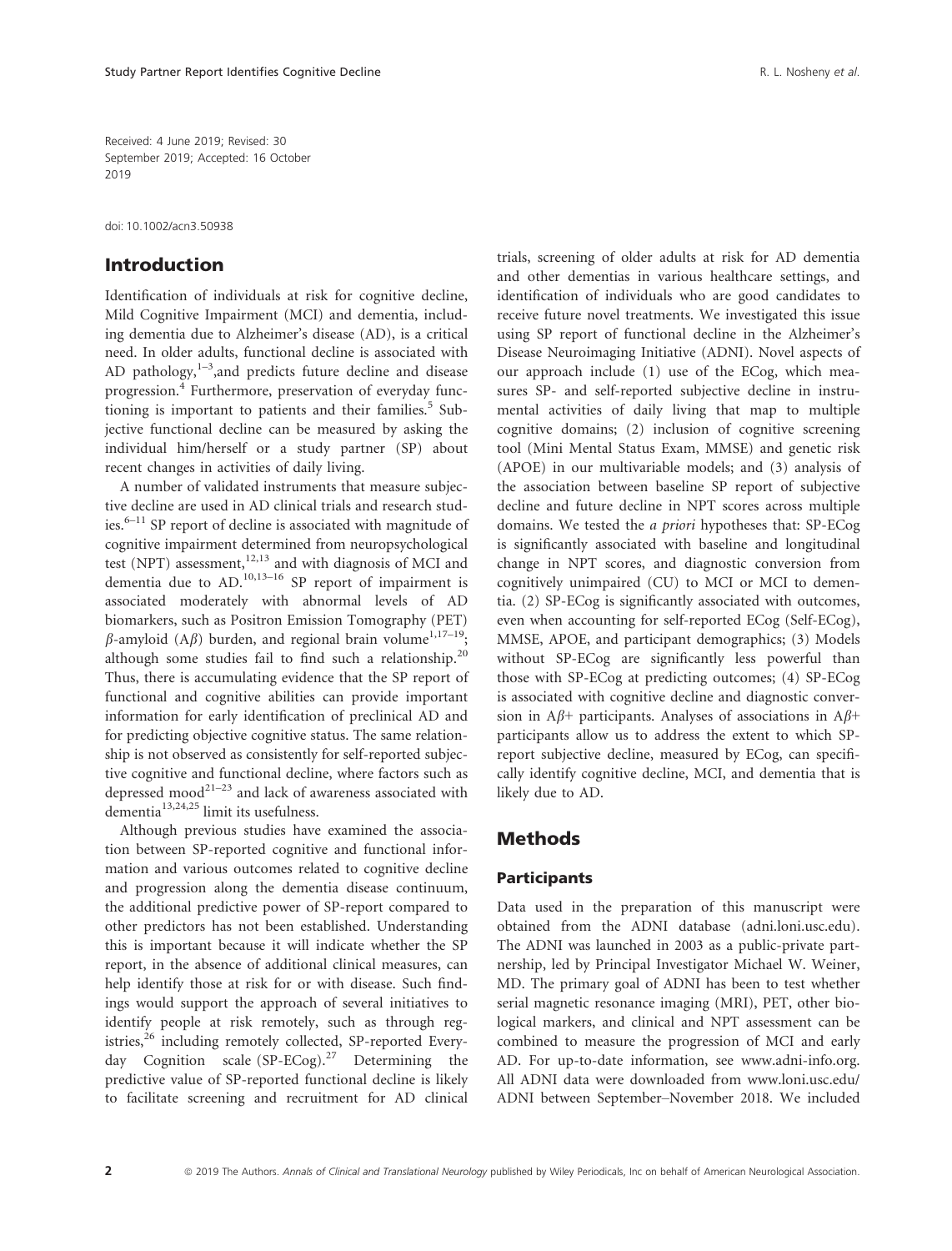all participants with  $A\beta$  PET imaging results, and completion of ECog (Table 1). Further details regarding ADNI inclusion and exclusion criteria can be found at [http://ad](http://adni.loni.usc.edu/methods/documents/) [ni.loni.usc.edu/methods/documents/](http://adni.loni.usc.edu/methods/documents/).

#### Everyday cognition scale

The ECog includes 39 questions, asked of both the participant and the SP, that measure changes in functional activities compared to 10 years ago using a five point severity scale. Functional activities map to four cognitive domains.7 Participants and SPs completed the ECog as part of their ADNI protocol: at baseline, month 6, and ongoing annual visits (new ADNI2 participants), or initial ADNI2 visit and ongoing annual visits (ADNI1 and ADNIGO follow-up participants). For analyses using longitudinal ECog, 844 participants with at least two selfand SP-ECog scores were included.

#### $\beta$ -Amyloid (A $\beta$ )

Full details of acquisition and analysis of ADNI florbetapir PET image data were previously described $^{28}$  and can be found at<http://adni.loni.usc.edu/methods/>. Briefly, 18F-AV45 (florbetapir) images were collected at multiple sites. Mean cortical standardized uptake value ratio (SuVR) was derived by normalizing average retention values of cortical regions to retention value of whole cerebellum.  $A\beta$  was dichotomized as positive or negative (SuVR $> 1.11$  or less than  $\leq 1.11$ , respectively) using previously established thresholds to identify the presence of A $\beta$  pathology.<sup>28,29</sup>

#### Clinical diagnosis

Cognitively Unimpaired (CU) participants met ADNI inclusion criteria: MMSE scores of 24-30,<sup>31</sup> Clinical Dementia Rating (CDR) of 0 and memory box score of 0<sup>6</sup>; absence of major depressive disorder, memory dysfunction, $32$  impairment in activities of daily living, MCI, or dementia; no memory complaints aside from those common to other normal subjects of that age range. MCI was defined using Petersen criteria.<sup>33</sup> Patients were required to demonstrate objective impairment on NPTs without evidence of impaired activities of daily living or dementia; scores of 24–30 on the MMSE; and 0.5 on the global CDR and CDR memory box score  $\geq$  0.5. Impairment on NPTs was defined as scores of 0.5-1.5 standard deviations below education-adjusted norms for early MCI and >1.5 standard deviations below education-adjusted norms for late MCI on the Logical Memory II subscale (Delayed Paragraph Recall) of the Wechsler Memory Scale–Revised, $32$  Early MCI and late MCI participants were considered to be part of the MCI group for our

Table 1. Participants included in this study

CU MCI Dementia Total P-value Total N 420 482 146 1048 Age, mean  $\pm$ SD (range)  $73.8 \pm 5.79$  (56.2–90.0)  $72.4 \pm 7.35$  (55–91.4)  $74.6 \pm 8.21$  (55.7–90.3)  $73.3 \pm 6.95$  (55–91.4) CU> MCI: 0.016 MCI < DEM: 0.002 Female, n (%) 220 (52.4%) 197 (40.9%) 60 (41.1%) 477 (45.5%) CU> MCI: <0.001 MCI-DEM: 0.96 Education, mean  $\pm$ SD (range)  $16.5 \pm 2.61$   $(6-20)$   $16.1 \pm 2.83$   $(6-20)$   $15.7 \pm 2.68$   $(9-20)$   $16.2 \pm 2.74$   $(6-20)$  CU > MCI: **0.04** MCI-DEM: 0.12 MMSE  $29 \pm 1.18$   $(24-30)$   $27.8 \pm 1.76$   $(24-30)$   $23.1 \pm 2.13$   $(19-28)$   $27.6 \pm 2.5$   $(19-30)$  CU> MCI: <0.001  $MC$  DEM:  $< 0.001$ ApoE  $\varepsilon$ 4+ 117 (27.9%) 238 (49.4%) 97 (66.4%) 452 (43.1%) CU < MCI: <0.001  $MCI < DEM: < 0.001$ AB<sub>+</sub>, N (%) 135 (36.1%) 264 (61.7%) 125 (85.6%) 524 (50.0%) CU < MCI: <**0.001**  $MCI < DEM: < 0.001$ SP-ECog, mean  $\pm$ SD (range)  $1.23 \pm 0.335$  (1–3.35)  $1.95 \pm 0.759$  (1–3.97)  $2.73 \pm 0.662$  (1.13–3.95)  $1.77 \pm 0.794$  (1–3.97) CU < MCI: <0.001  $MCI < DEM: < 0.001$ Self-ECog, mean  $\pm$ SD (range)  $1.41 \pm 0.336$  (1-2.74)  $1.81 \pm 0.56$  (1-3.82)  $1.89 \pm 0.6$  (1-3.66)  $1.66 \pm 0.531$  (1-3.82) CU < MCI: <0.001 MCI-DEM: 0.14

CU, Cognitively Unimpaired; MCI, Mild Cognitive Impairment; DEM, Dementia; MMSE, Mini Mental Status Exam. P-values represent differences between indicated diagnostic groups, based on Mann–Whitney text for continuous variables or Chi-square test for categorical variables. P values less than 0.05 are indicated by bold italics.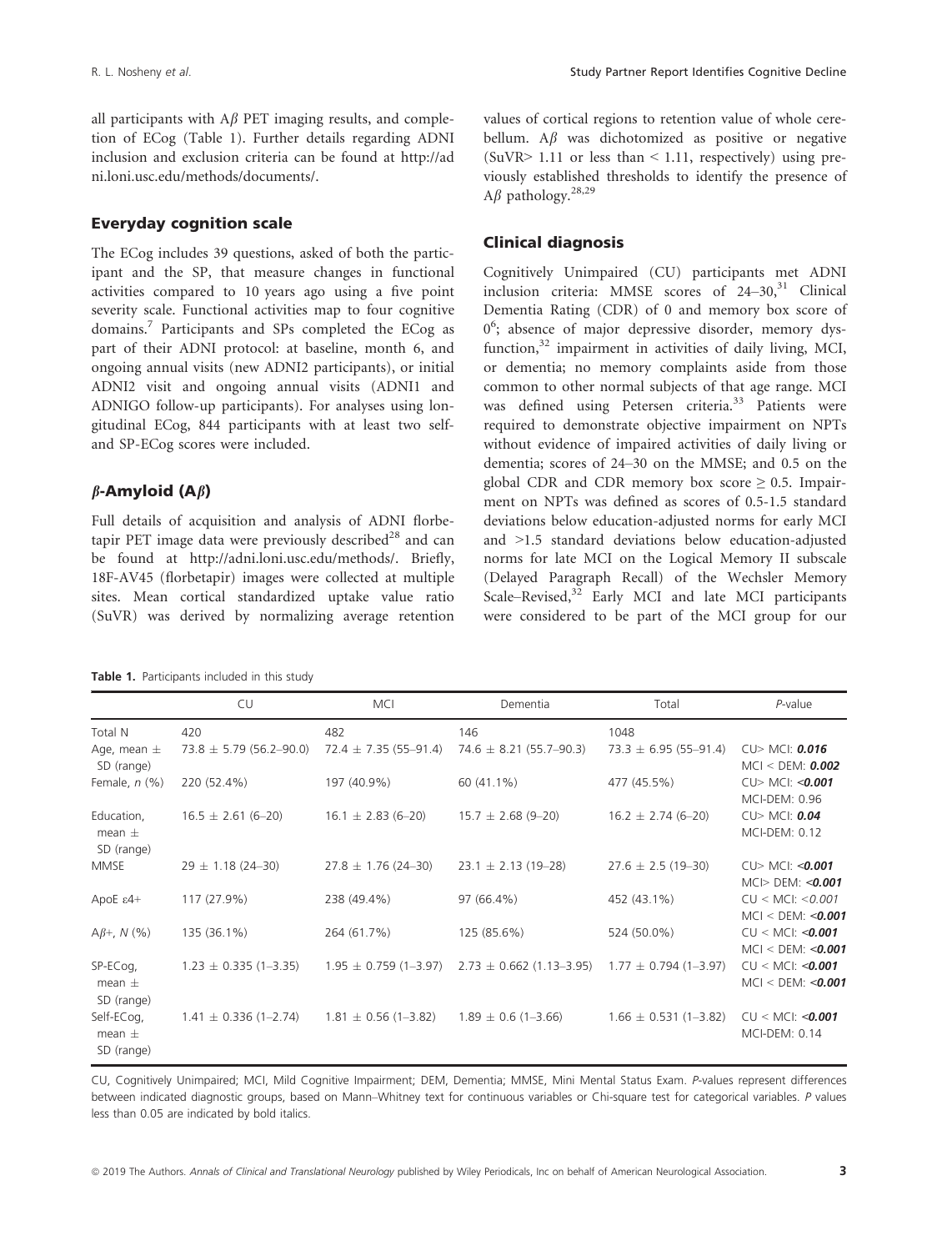Diagnostic conversion

for probable AD.

Conversion from CU to MCI, and from MCI to dementia, were defined by the ADNI protocol. Briefly, ADNI site physicians reviewed current visit measures. When a conversion event was triggered, the site's clinical monitor reviewed the CDR for that visit. The monitor resolved any issues with the site Principal Investigator and instructed the site to reverse the conversion if incorrectly reported. Ron Petersen, clinical core Principal Investigator for ADNI, then reviewed scores or asked for the clinical monitor to resolve scoring issues. The Conversion Committee then reviewed the participant's diagnosis summary, progress report, and consensus diagnosis form. Differences in diagnosis were resolved.

sive), CDR of 0.5 or 1, and NINCDS/ADRDA criteria<sup>34</sup>

#### Neuropsychological tests

Cognitive measures assessed included the MMSE,<sup>30</sup> Alzheimer's Disease Assessment Scale-cognitive subscale, 13-item version (ADAS13), delayed memory score from the ADAS13 (ADAS dMem), $33$  immediate and delayed memory recall from the Wechsler Memory Scale (iLog-Mem, dLogMem), immediate and delayed Rey Auditory Verbal Learning Test (iAVLT, dAVLT),<sup>34</sup> Trail Making Test parts A and B (Trails A and Trails B), $35$  Category Fluency,<sup>36</sup> and, Boston Naming Test.<sup>37</sup> Participants took NPTs according to the ADNI protocol ([http://ad](http://adni.loni.usc.edu/study-design/) [ni.loni.usc.edu/study-design/](http://adni.loni.usc.edu/study-design/)). Briefly, in ADNI1, all participants took NPTs at baseline; at months 3, 6, and 18; and at annual follow-up visits thereafter. Additionally, ADNI1 CU participants took NPTs at months 24 and 36; MCI participants took NPTs at months 12 and 24. In ADNIGO, eMCI participants took NPTs at screening, baseline, months 3 and 6, and annual follow-up thereafter. In ADNI2, CU and MCI participants took NPTs at baseline and 3 months, and annual follow-up thereafter. Dementia participants in ADNI 2 took NPTs at baseline and months 3, 6, and 18 months. In ADNI3, all participants took NPTs at baseline and months 24 and 48. Additionally, MCI and dementia participants took NPTs at months 12 and 36; and MCI participants took NPTs at annual follow-up thereafter.

### APOE

APOE e4 genotype was determined by blood test at ADNI screening visit. APOE was dichotomized as positive (at least one APOE e4 allele) or negative (absence of any APOE e4 alleles).

### Statistical analysis

The objectives of the statistical analysis were to assess and compare magnitudes of the associations of age, education, MMSE, SP-ECog, Self-ECog, gender, and APOE with change in repeated NPTs, and, diagnostic conversion. Variables were compared between diagnostic groups using Mann–Whitney test for continuous variables and chisquare tests for categorical variables.

#### Associations with NPTs

We fit separate linear mixed effects models to each NPT score, stratified by diagnostic group. Each model included random intercepts and time effects, main effect terms for Self-ECog, SP-ECog, age, education, MMSE, gender and APOE status, and interactions of each predictor with time. The time by predictor interaction terms were used to assess the magnitude of the association of each predictor with change in NPT score. Trails A and B scores were log transformed and estimates back transformed to percentage effect. We also performed similar analyses in a cohort limited to  $A\beta$ + participants. We accounted for multiple comparisons (multiple NPTs) using false discovery rate analysis.

#### Associations with diagnostic conversion

Weibull survival regression models were used to accommodate interval censored observations.<sup>38</sup> We did not observe the exact dates of conversion, only that the conversion happened between two study visits. To assess the associations of longitudinal changes in ECog with conversion, we obtained participant-specific changes in each ECog variable by fitting linear mixed effects models with random intercepts and slopes and time as the single predictor with each ECog variable as an outcome.

#### Likelihood ratio tests

For the Weibull survival models described above, three variations of each model were run (1) including all variables: Age, education, MMSE, SP-ECog, Self-ECog, gender, APOE; (2) excluding SP-ECog; (3) excluding Self-ECog, APOE, and MMSE. The relative predictive strength of the various models was assessed using Likelihood Ratio (LR) tests. All analyses were completed using SAS Version 9.4.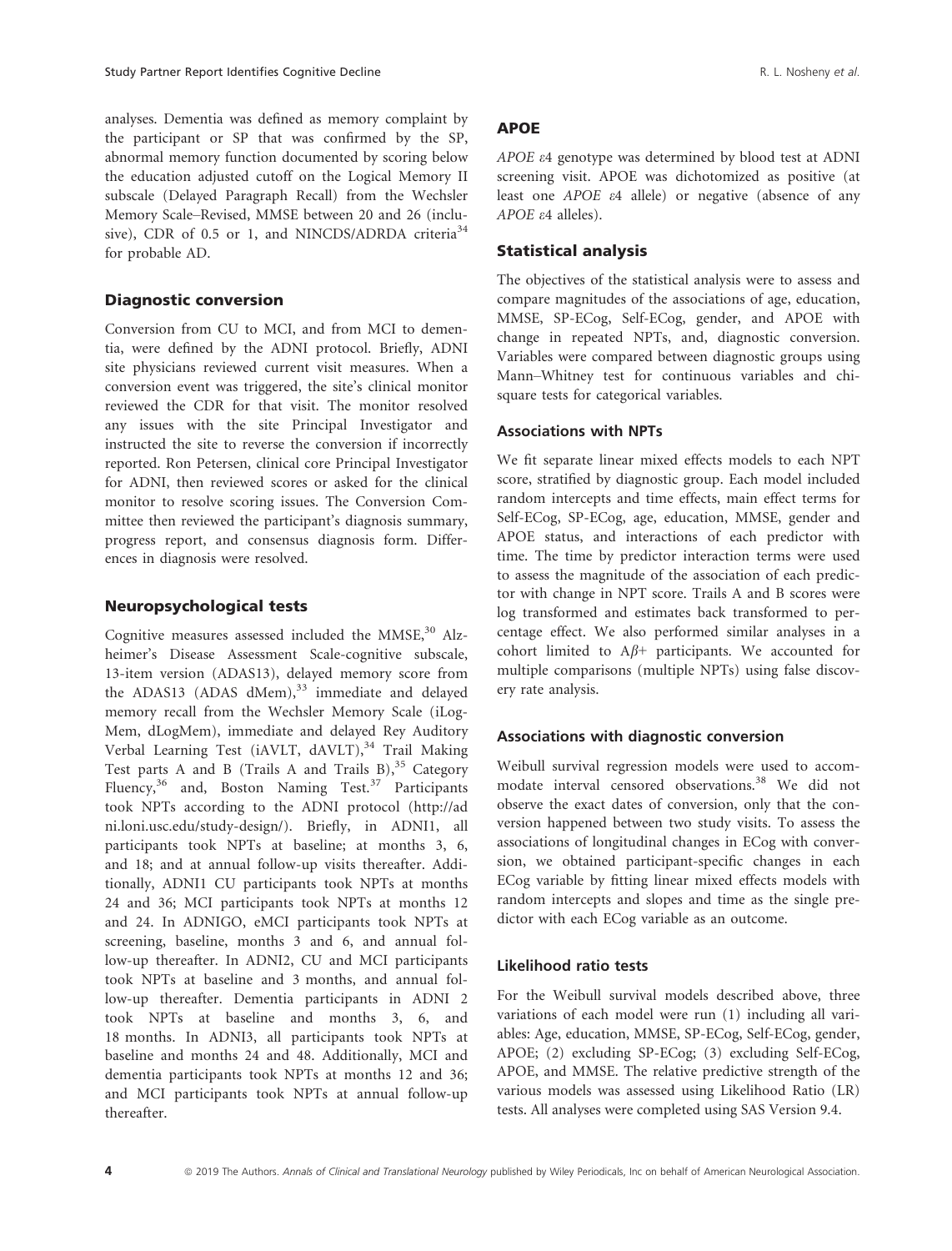## **Results**

### Associations between subjective decline and neuropsychological test scores

#### Overall results

We measured associations between ECog and NPT scores (baseline and longitudinal change in scores) in CU and MCI participants. In both CU and MCI, higher (worse) SP-ECog scores were associated with greater decline in ADAS13, LogMem, and AVLT. In MCI, higher SP-ECog scores were also associated with greater decline in Boston Naming and Trails B. (Fig. 1A). We also found associations between ECog (self- and SP-reported) and baseline NPT test scores, summarized in Figure 1B. Besides ECog, additional variables were significantly associated with decline in some NPTs (Table 2).

### Associations between subjective decline and NPT scores in  $A\beta$ + participants

In order to determine whether ECog predicts cognitive decline in those at high risk for developing dementia due to AD, we examined associations between ECog and NPT scores in  $A\beta$ + participants. In CU  $A\beta$ + participants, higher SP-ECog scores were associated with greater decline in dLogMem, iAVLT, dAVLT, and Trails B. Conversely, higher Self-ECog scores were associated with lower levels of decline in Trails B (Fig. 1A). In MCI  $A\beta$ + participants, higher SP-ECog scores were associated with greater decline in ADAS13, ADAS dMem, iLogMem, and dLogMem. Higher Self-ECog scores were associated with lower levels of decline in iAVLT. We also found associations between ECog (self- and SP-reported) and baseline NPT test scores in  $A\beta$ + participants, summarized in Figure 1B.

### Associations between subjective decline and diagnostic conversion

#### Overall results

SP-ECog was significantly associated with conversion from CU to MCI, and MCI to dementia (Table 3). In both cases, SP-ECog was the strongest predictor of conversion based on magnitude of Hazard Ratios. In contrast, Self-ECog was significantly associated with CU to MCI conversion, but not MCI to dementia conversion. Removing SP-ECog from the model resulted in a significant decrease in the predictive value of the model predicting CU to MCI conversion (LR = 27,  $P < 0.001$ ) and of the model predicting MCI to dementia conversion  $(LR = 108, P < 0.001)$ . Removing Self-ECog, MMSE, and APOE from the model, but retaining SP-ECog in the model, resulted in a significant decrease in the model predictive power for predicting CU to MCI conversion  $(LR = LR = 14.8, P = 0.002)$ , and MCI to dementia conversion (LR = 239,  $P < 0.001$ ).

#### Associations between subjective decline and conversion in  $A\beta$ + participants

In  $A\beta$ + participants, Self-ECog but not SP-ECog was significantly associated with CU to MCI conversion (Table 3). Removing SP-ECog from the model did not result in a significant decrease in the predictive value of the model  $(LR = 3.0, P = 0.082)$ . Removing Self-ECog, MMSE, and APOE from the model, but retaining SP-ECog in the model, resulted in a significant decrease in the model predictive power (LR = 11.9,  $P = 0.008$ ). In A $\beta$ + participants, SP-ECog was significantly associated with MCI to dementia conversion (Table 3). A model excluding SP-ECog was significantly less powerful at predicting conversion to dementia than the full model (LR = 27,  $P < 0.001$ ). A model excluding Self-ECog, MMSE, and APOE; but including SP-ECog, was not significantly different than the full model  $(LR = 3.9, P = 0.27).$ 

#### Longitudinal ECog

Models including longitudinal change in Self-ECog and SP-ECog instead of baseline measures yielded similar results for all outcomes measured. The one exception was for the analysis of CU to MCI conversion. In this case, removing longitudinal Self-ECog, MMSE, and APOE from the model, but retaining longitudinal SP-ECog in the model, resulted in no significant decrease in the model predictive power (LR = 4.2,  $P = 0.24$ ).

# **Discussion**

The major findings of this study are: (1) SP-reported functional decline, measured using ECog, is associated with baseline cognition and cognitive decline across multiple domains; as well as diagnostic conversion to MCI or to dementia. The associations remain significant in multivariable models accounting for self-reported functional decline (Self-ECog), cognitive screening test (MMSE), genetic risk (APOE), and participant demographics. These results demonstrate that SP-reported functional decline adds predictive power over and above more objective measures. (2) Conversely, self-reported ECog is not significantly associated with cognitive decline across most domains, or with conversion from MCI to Dementia. Therefore, SP-reported decline is superior to self-report for identifying cognitive decline and dementia risk. (3) Associations between ECog and dementia risk-related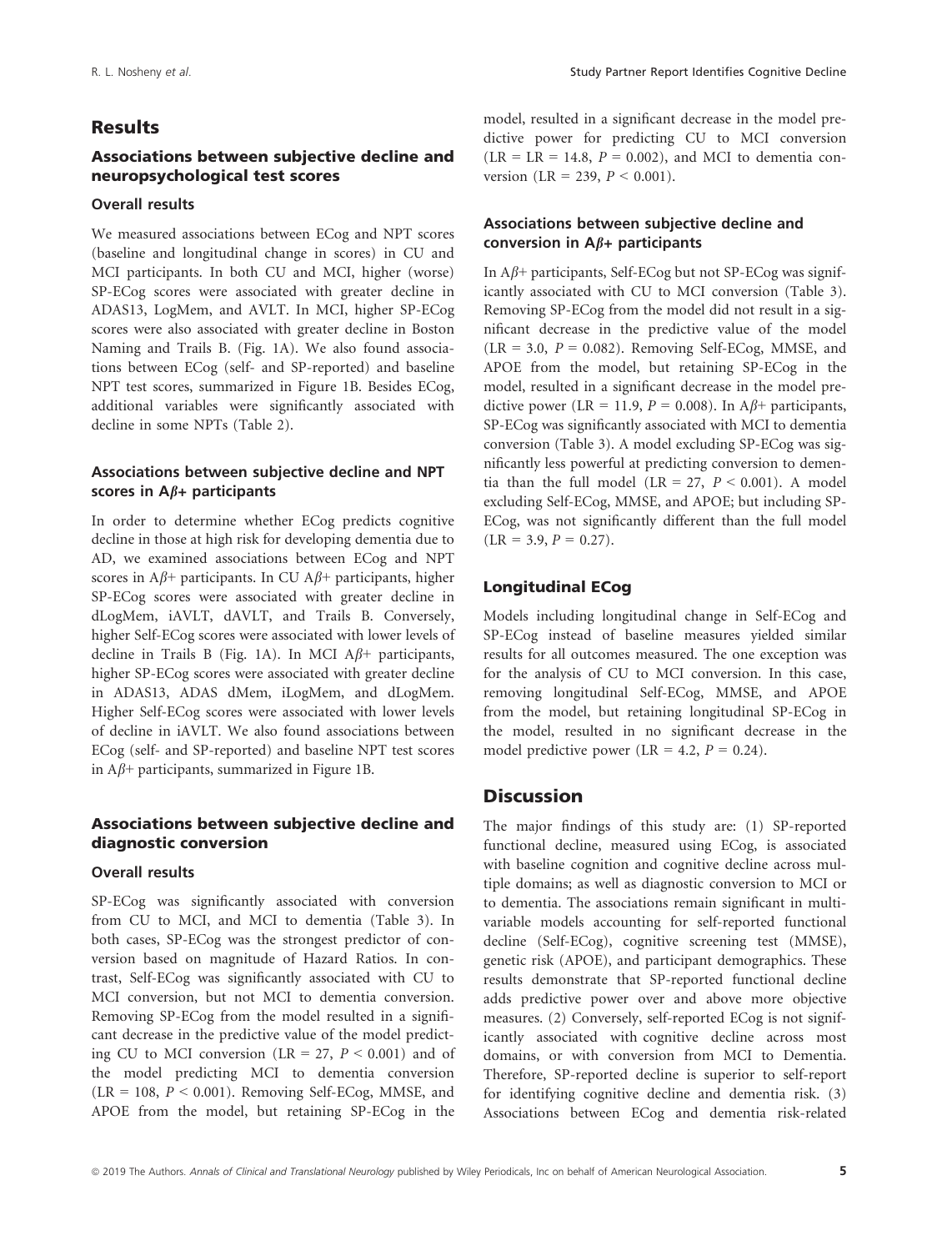|                         | CU                  |                   |                     |                   | <b>MCI</b>          |                   |                     |                   |
|-------------------------|---------------------|-------------------|---------------------|-------------------|---------------------|-------------------|---------------------|-------------------|
|                         | all CU              |                   | $A\beta +$          |                   | all MCI             |                   | $A\beta +$          |                   |
|                         | <b>Self</b><br>ECog | <b>SP</b><br>ECog | <b>Self</b><br>ECog | <b>SP</b><br>ECog | <b>Self</b><br>ECog | <b>SP</b><br>ECog | <b>Self</b><br>ECog | <b>SP</b><br>ECog |
| ADAS13                  | <b>NS</b>           | $\star\star$      | $\star$             | <b>NS</b>         | <b>NS</b>           | $\star\star$      | <b>NS</b>           | $\star\star$      |
| <b>ADAS</b><br>dMem     | <b>NS</b>           | <b>NS</b>         | <b>NS</b>           | <b>NS</b>         | <b>NS</b>           | <b>NS</b>         | <b>NS</b>           | $\star\star$      |
| <b>iLogMem</b>          | <b>NS</b>           | $\star\star$      | $\star$             | <b>NS</b>         | <b>NS</b>           | $\star\star$      | <b>NS</b>           | $\star\star$      |
| dLogMem                 | <b>NS</b>           | $\star\star$      | $\star$             | $\star\star$      | <b>NS</b>           | <b>NS</b>         | $\star$             | $\star\star$      |
| <b>iAVLT</b>            | <b>NS</b>           | $\star\star$      | <b>NS</b>           | $\star\star$      | <b>NS</b>           | $\star\star$      | **                  | <b>NS</b>         |
| dAVLT                   | <b>NS</b>           | ××                | <b>NS</b>           | **                | <b>NS</b>           | $\star\star$      | <b>NS</b>           | <b>NS</b>         |
| Cat.<br>Fluency         | <b>NS</b>           | <b>NS</b>         | <b>NS</b>           | <b>NS</b>         | <b>NS</b>           | <b>NS</b>         | <b>NS</b>           | <b>NS</b>         |
| <b>Boston</b><br>Naming | <b>NS</b>           | <b>NS</b>         | $\star$             | <b>NS</b>         | <b>NS</b>           | $\star\star$      | <b>NS</b>           | <b>NS</b>         |
| <b>Trails A</b>         | <b>NS</b>           | <b>NS</b>         | $\star$             | <b>NS</b>         | <b>NS</b>           | $\star$           | <b>NS</b>           | <b>NS</b>         |
| <b>Trails B</b>         | <b>NS</b>           | <b>NS</b>         | **                  | $\star\star$      | <b>NS</b>           | $**$              | <b>NS</b>           | <b>NS</b>         |

# **A. Associations with longitudinal change in NPT scores**

# **B. Associations with baseline NPT scores**

|                         | CU                  |                   |                     |            | <b>MCI</b>          |                   |                     |                   |
|-------------------------|---------------------|-------------------|---------------------|------------|---------------------|-------------------|---------------------|-------------------|
|                         | all CU              |                   | $A\beta +$          |            | all MCI             |                   | $A\beta +$          |                   |
|                         | <b>Self</b><br>ECog | <b>SP</b><br>ECog | <b>Self</b><br>ECog | SP<br>ECog | <b>Self</b><br>ECog | <b>SP</b><br>ECog | <b>Self</b><br>ECog | <b>SP</b><br>ECog |
| ADAS13                  | $\star\star$        | $\star\star$      | <b>NS</b>           | <b>NS</b>  | <b>NS</b>           | $**$              | <b>NS</b>           | $\star\star$      |
| <b>ADAS</b><br>dMem     | $\star\star$        | <b>NS</b>         | $\star\star$        | <b>NS</b>  | <b>NS</b>           | $\star\star$      | <b>NS</b>           | $\star\star$      |
| iLogMem                 | $\star\star$        | <b>NS</b>         | <b>NS</b>           | <b>NS</b>  | <b>NS</b>           | $**$              | <b>NS</b>           | $\star$           |
| dLogMem                 | <b>NS</b>           | <b>NS</b>         | <b>NS</b>           | <b>NS</b>  | <b>NS</b>           | $\star\star$      | <b>NS</b>           | $\star\star$      |
| <b>IAVLT</b>            | $**$                | <b>NS</b>         | <b>NS</b>           | <b>NS</b>  | <b>NS</b>           | $**$              | <b>NS</b>           | $\star\star$      |
| dAVLT                   | <b>NS</b>           | <b>NS</b>         | <b>NS</b>           | <b>NS</b>  | <b>NS</b>           | $**$              | <b>NS</b>           | $**$              |
| Cat.<br><b>Fluency</b>  | $\star\star$        | <b>NS</b>         | $\star$             | <b>NS</b>  | <b>NS</b>           | $**$              | <b>NS</b>           | $**$              |
| <b>Boston</b><br>Naming | <b>NS</b>           | <b>NS</b>         | <b>NS</b>           | <b>NS</b>  | <b>NS</b>           | <b>NS</b>         | <b>NS</b>           | <b>NS</b>         |
| <b>Trails A</b>         | <b>NS</b>           | $**$              | <b>NS</b>           | <b>NS</b>  | $\star\star$        | $\star\star$      | $\star\star$        | <b>NS</b>         |
| <b>Trails B</b>         | <b>NS</b>           | $\star\star$      | <b>NS</b>           | $\star$    | $\star\star$        | $**$              | $\star\star$        | <b>NS</b>         |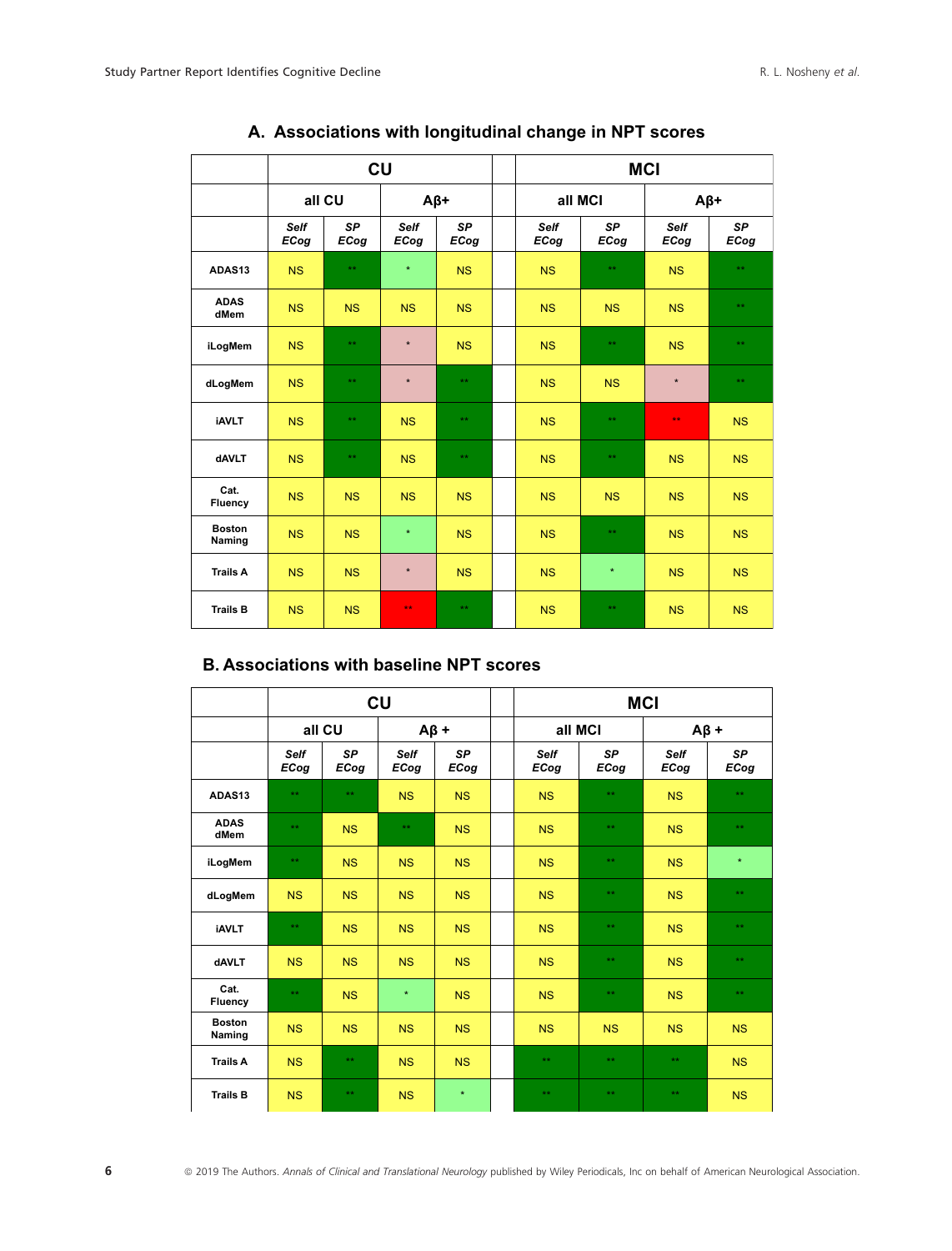Figure 1. Associations between Neuropsychological test scores and ECog. Associations with longitudinal change in NPT scores (A) or baseline NPT scores (B) are color-coded according to statistical significance in linear mixed effects models. Dark green (\*\*): Higher (worse) ECog score associated with worse NPT score, P < 0.001, significant after multiple comparison correction. Light green (\*): Higher (worse) ECog score associated with worse NPT score, P < 0.05, not significant after multiple comparison correction. Yellow (NS): No significant association between NPT score and ECog, P> 0.05. Pink (\*): Higher (worse) ECog score associated with better NPT score, not significant after multiple comparison correction. Red (\*\*): Higher (worse) ECog score associated with better NPT score,  $P < 0.001$ , significant after multiple comparison correction

Table 2. Associations between predictors and longitudinal change in NPT scores

|                                                                                        | CU   | <b>MCI</b>                                                     |
|----------------------------------------------------------------------------------------|------|----------------------------------------------------------------|
| ADAS13<br>ADAS dMem<br>iLogMem<br>dLogMem<br><b>iAVLT</b><br>dAVLT<br>Category fluency | Edu  | Age, Female<br>Age, Female<br>Age<br>Age<br>Age, Female<br>Age |
| Trails A<br>Trails B                                                                   | Male | Age                                                            |
|                                                                                        |      |                                                                |

Results of linear mixed effects models measuring the associations between the variables of age, gender, education, APOE, and MMSE; and change in NPT scores (columns) broken down by diagnostic group (CU, MCI). Variables indicated in each cell are those that had a significant variable by time from baseline score interaction term for a given NPT, P < 0.015 (remained significant after multiple comparison adjustment). Edu, Education; Age, advanced age was associated with greater decline in NPT scores; APOE, APOE+ was associated with greater decline in NPT scores; MMSE, lower MMSE scores were associated with greater decline in NPT scores; Male, greater decline in NPTs in males; Female, greater decline in NPTs in females.

outcomes vary by  $A\beta$  status. This includes domain-specific associations between ECog and cognitive decline in  $A\beta$ + participants, as well as greater predictive value of Self-ECog to identifying diagnostic conversion from CU to MCI in the  $A\beta$ + subgroup. Taken together, these novel results provide a rationale for greater utilization of functional decline to identify those at risk for or with AD, and for development of improved methods to efficiently capture SP- and self-reported data.

#### Associations with NPTs

Previous studies found associations between subjective decline and baseline cognition, $13$  or between cognitive complaints and NPT decline in CU and MCI.<sup>20,39</sup> Novel aspects of our study were identification of associations between subjective decline and decline in NPT scores across multiple cognitive domains; inclusion of many years of longitudinal NPT scores; use of the ECog, which measures changes in activities of daily living that map to multiple cognitive domains; and the use of multivariable models accounting for APOE, MMSE, and participant demographics.

| Table 3. Associations with Diagnostic conversion |  |
|--------------------------------------------------|--|
|--------------------------------------------------|--|

| Variable                                 | Hazard ratio        | 95% CI        |
|------------------------------------------|---------------------|---------------|
| CU to MCI: All participants              |                     |               |
| SP-ECog                                  | $3.21*$             | 1.83-6.83     |
| Self-ECog                                | $3.10^{+}$          | $1.57 - 7.80$ |
| $APOE+$                                  | 1.27                | $0.80 - 2.44$ |
| Age                                      | 1.03                | $0.98 - 1.10$ |
| <b>MMSE</b>                              | 1.00                | $0.85 - 1.25$ |
| Edu                                      | $0.90^{1}$          | $0.85 - 0.97$ |
| Female                                   | 0.72                | $0.51 - 1.20$ |
| CU to MCI: $A\beta +$ participants       |                     |               |
| Self-ECog                                | $4.30^{+}$          | 1.54-20.49    |
| SP-ECog                                  | 1.79                | $0.96 - 4.68$ |
| APOE+                                    | 1.56                | $0.73 - 2.44$ |
| Gender                                   | 1.12                | $0.56 - 3.42$ |
| Age                                      | 1.07                | $0.99 - 1.21$ |
| Edu                                      | 0.96                | $0.88 - 1.11$ |
| <b>MMSE</b>                              | 0.77                | $0.64 - 1.05$ |
| MCI to dementia: All participants        |                     |               |
| SP-ECog                                  | $3.11^{*}$          | $2.23 - 4.69$ |
| APOE+                                    | $2.32^{\dagger}$    | 1.54-3.87     |
| Female                                   | $1.67$ <sup>†</sup> | $1.16 - 2.65$ |
| Edu                                      | $1.06^{\ddagger}$   | $1.00 - 1.14$ |
| Age                                      | 1.02                | $1.00 - 1.05$ |
| Self-ECog                                | 0.97                | $0.76 - 1.34$ |
| <b>MMSE</b>                              | $0.84^{\dagger}$    | $0.79 - 0.91$ |
| MCI to dementia: $A\beta$ + participants |                     |               |
| SP-ECog                                  | $2.49*$             | $1.72 - 4.02$ |
| Female                                   | $2.07^*$            | $1.31 - 3.79$ |
| APOE+                                    | $1.67*$             | $1.04 - 2.33$ |
| Self-ECog                                | 1.16                | $0.84 - 1.79$ |
| Edu                                      | $1.10^{+}$          | $1.02 - 1.21$ |
| Age                                      | 1.03                | $1.00 - 1.08$ |
| <b>MMSE</b>                              | $0.80^*$            | $0.75 - 0.89$ |

Variables are listed in order of magnitude of Hazards Ratio. Edu, Education; CI, Confidence interval. Bolded values indicate significant associations,  $*P < 0.001$ ,  $^{\dagger}P < 0.01$ ,  $^{\dagger}P < 0.05$ .

Several interesting findings emerged from this approach. In CU, participants themselves more accurately identified their current memory and verbal fluency abilities compared to their SPs (Fig. 1B), but SPs were better than participants in identifying low baseline attention and executive function (Trails A and B), as well as predicting decline in overall cognition and memory (Fig. 1A). These results are novel and surprising, and do not support our a priori hypothesis that in CU participants, who are not likely to lack insight about their own functioning level,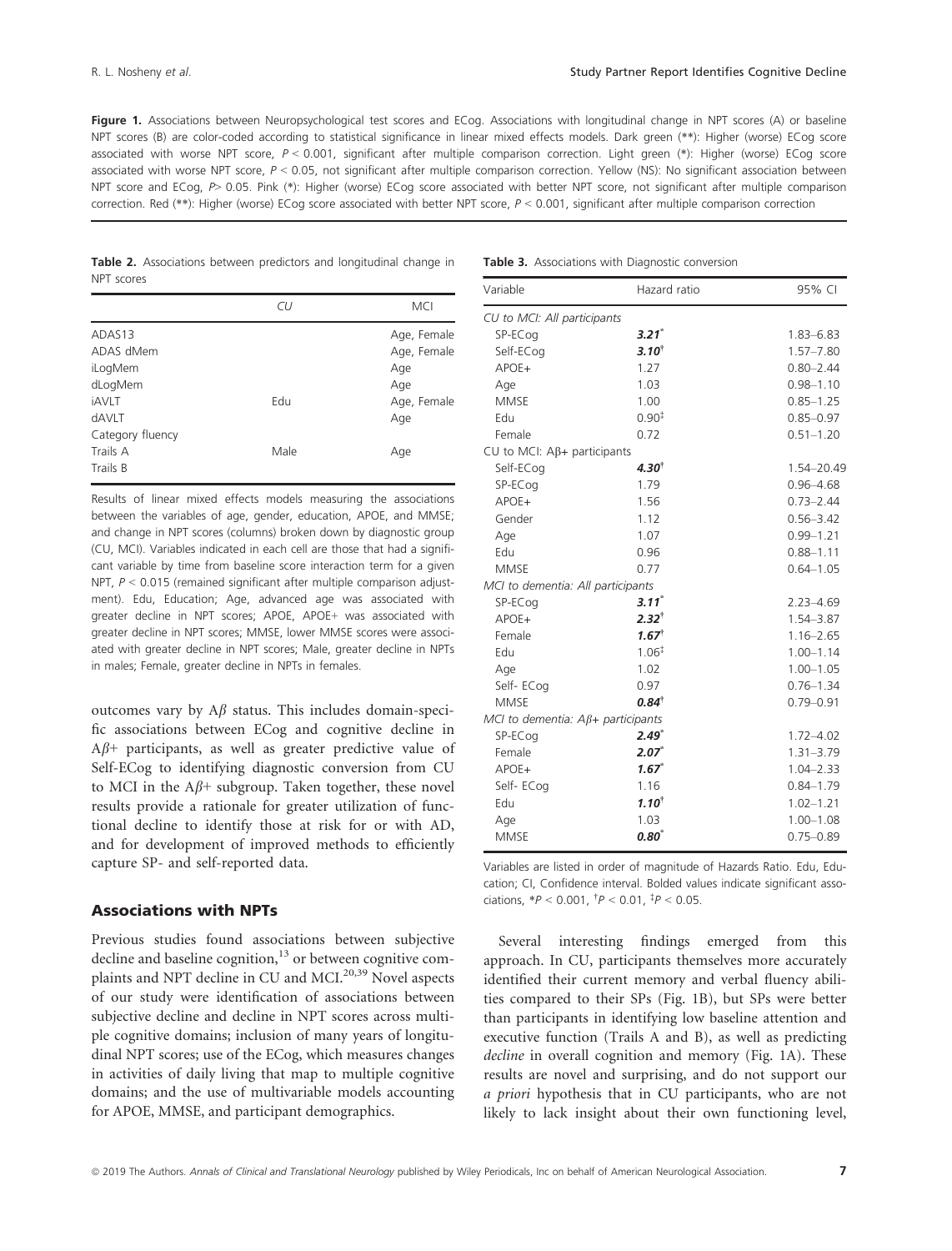participant self-report and SP-report would be equally predictive of cognitive status and decline. Our findings contrast those of, $40$  which found that self-reported subjective cognitive concerns predict future cognitive decline in the Preclinical Alzheimer's Cognitive Composite (PACC). The differences may stem from differences in instruments used (ECog vs. Subjective Cognitive Complaints; individual NPTs vs. PACC) and in the study population.

In MCI, SP-ECog scores were significantly associated with most baseline and longitudinal scores. Thus, in MCI SP-report outperforms self-report in identifying cognitive status across multiple cognitive domains, including memory. Surprisingly, there were no significant associations between participants' self report of decline and actual decline in any NPTs for CU or MCI. (Fig. 1A). Our findings argue for greater reliance on SPs to recognize early changes in everyday functioning that map to future cognitive decline. Such information can be used to identify CU individuals at risk for cognitive decline for clinical trials and in various healthcare settings.

To determine the extent to which subjective decline, measured by ECog, specifically identifies cognitive decline associated with increased risk for AD, we measured the associations between ECog and NPT scores in  $A\beta$ + participants. There were three major findings from these analyses. First, associations between SP-ECog and cognitive decline in  $A\beta$ + CU closely matched the associations found in the entire MCI group. This can be explained by the fact that  $A\beta$ + CU have worse prognoses in terms of cognitive decline, and therefore more closely resemble MCI participants.

Second, in  $A\beta$ + participants, for some NPTs, participants who self-reported greater decline had significantly less objective decline in NPT scores over time. In MCI, this inverse relationship between self-reported decline and actual decline in MCI is likely due to loss of insight about one's own level of functioning. However, the inverse relationship between self-report decline and actual decline in  $A\beta$ + CU is surprising, and its cause requires further exploration.  $A\beta$ + CU older adults are unlikely to have impairments affecting their insight about recent changes in their functional abilities. Their failure to report changes that reflect actual changes in cognition may therefore be due to other factors, such as anxiety or denial about recent changes in function.

Third, in  $A\beta$ + MCI, significant associations between SP-reported ECog and decline in NPT scores were restricted to ADAS13 and a few memory tests. This contrasts with findings in the overall MCI cohort, in which SP-ECog is also significantly associated with decline in executive function (Trails) and lexical retrieval (Boston Naming). This finding may reflect the fact that the  $A\beta$ + MCI groups are more amnestic than the overall MCI cohort. This idea is described in more detail below.

A major goal of this work was to assess the predictive power of SP-ECog in relation to other variables. We found that in MCI, advanced age was significantly associated with greater decline in multiple NPTs, and females had significantly greater decline in some NPTs (Table 2). Conversely, MMSE, APOE, and education had limited predictive power, as shown by the lack of significant associations between these variables and longitudinal change in NPTs in our multivariable models. Therefore, in predicting future cognitive decline, subjective decline eclipses the contribution of genetic risk and cognitive screening instrument in identifying older adults at risk. These findings, argue compellingly for the use of SP-reported decline to identify older adults at risk for cognitive decline, including CU individuals.

#### Associations with diagnostic conversion

Previous reports demonstrate that SP report of memory problems could distinguish CU from dementia due to AD and predict future diagnosis of AD dementia.<sup>41,42</sup> Few studies have explored the relationship between ECog and diagnostic conversion.<sup>14</sup> In addition to the use of the ECog, the novelty of our multivariable approach was to identify the relative predictive power of subjective decline compared to other variables. We found that SP-ECog was the strongest predictor of diagnostic conversion from CU to MCI or from MCI to dementia, compared to other variables. Furthermore, removing SP-ECog from the models resulted in a significant decrease in the predictive power of both models.

In order to determine the ability of SP-ECog and other predictors to specifically identify risk of conversion to MCI or dementia likely due to AD, we performed the same analyses in only  $A\beta$ + participants. In the  $A\beta$ + subgroup, only Self-ECog significantly predicted conversion to MCI, whereas, SP-ECog was significantly associated with conversion from MCI to dementia. Therefore, self report of subjective decline has a unique ability to predict conversion in  $A\beta$ + CU. No variables other than ECog were significantly associated with CU to MCI conversion. The results argue for greater utilization of both self-reported and SP-reported subjective decline to identify older adults at risk for MCI likely due to AD.

What is the underlying cause of different results when we consider only  $A\beta$ + individuals? A simple interpretation is that, since  $A\beta$ + participants decline more than  $A\beta$ - participants, the association between predictors and outcomes is stronger in  $A\beta$ + participants. As described above, this could explain why SP-ECog is more strongly associated with cognitive decline in  $A\beta$ + CU. But why, then, is SP-ECog more strongly associated with diagnostic conversion to MCI in the overall cohort versus the  $A\beta$ +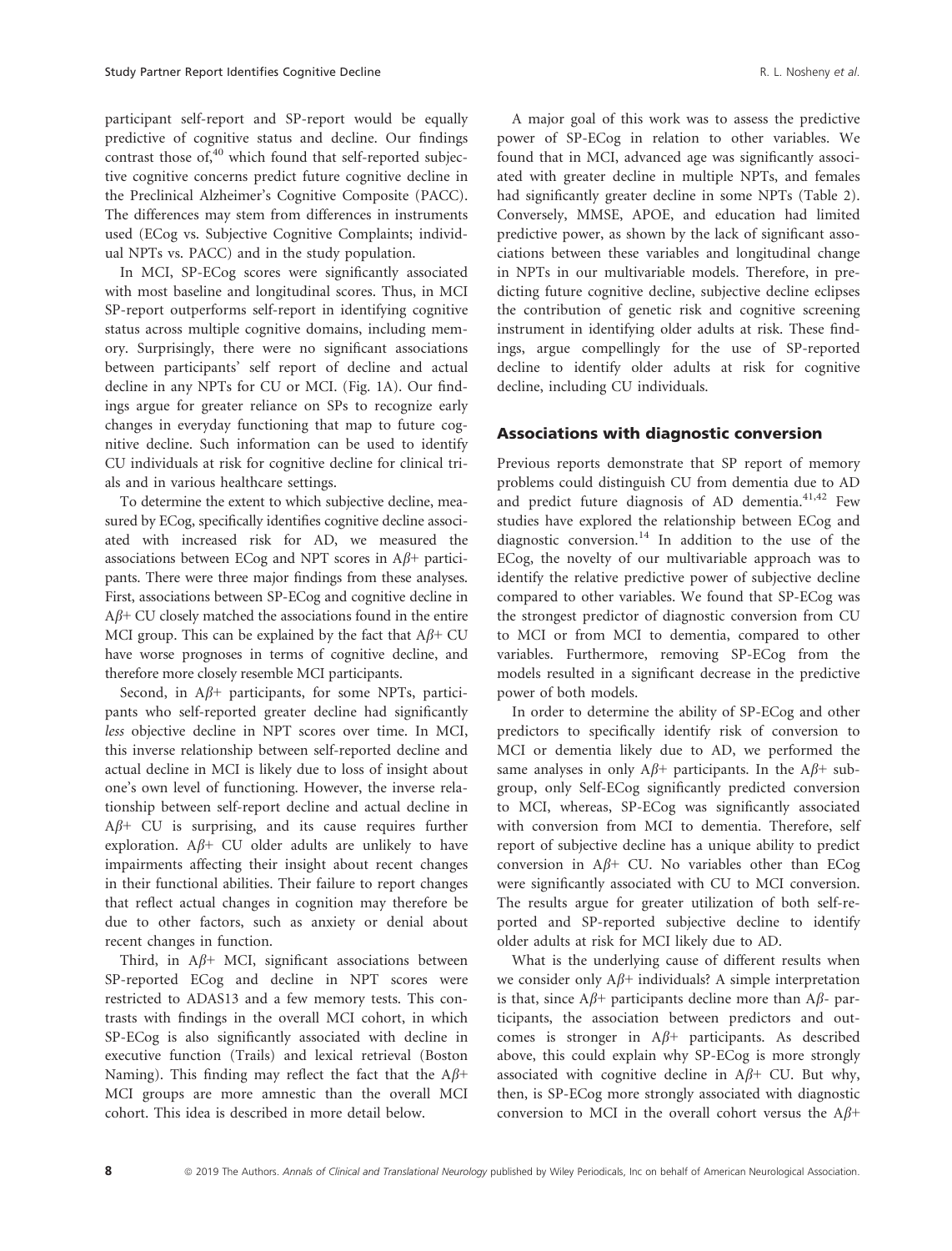subgroup? SP-ECog may be detecting changes that lead to decline in cognition and conversion to MCI that is not due to AD, but is instead due to other causes. A related idea is that the ability of study partners to detect functional decline is somewhat cognitive domain specific. Although all ADNI MCI participants meet criteria for amnestic MCI,  $\mathbf{A}\beta$ - participants are likely to be less amnestic than those who are  $A\beta$ +. SPs may be better able to predict conversion from CU to MCI in  $A\beta$ - participants because SPs can detect decline in domains other than memory, such as language, and attention. Some recent evidence supports the idea of domain specificity in subjective decline. $43,44$  Further studies exploring the relationship between SP-reported subjective decline across different domains and AD related outcomes, including biomarkers other than  $A\beta$ , are necessary to address these issues.

#### Possibility for remote collection

These results are especially important in the light of recent evidence for feasibility and validity of remotely collected  $ECog.$ <sup>26,27</sup> Since remote assessments can be administered efficiently to a large number of individuals using few resources, they could be used for longitudinal monitoring in clinical trials. Furthermore, use of SP-reported decline provides the opportunity to identify decline in older adults reluctant to seek care themselves, has low influence from cultural or educational backgrounds, and can be applied widely in the community without requiring any formal clinical setting. $41,45$  A crucial next step is to validate remote assessments against traditional in-clinic assessments; such studies are ongoing using an online platform for remote assessments of participants and  $SPs.<sup>27</sup>$ 

### Limitations

We limited our subjective measure to ECog. In future studies, it will be important to include additional subjective measures, such as cognitive complaints, memory concerns, and behavioral and neuropsychiatric symptoms. These may confer additional predictive power compared to subjective decline.46,47 Clinical diagnosis of CU and MCI in ADNI relies on Clinical Dementia Rating (CDR) scores, which are derived in part from SP- and self report of functional impairment. This could confound the association between ECog and diagnostic conversion. We did not explore the ability of ECog to predict other important biomarkers and risk factors, such as Tau and functional connectivity, which have been found to be significantly associated with self-reported subjective cognitive decline, concerns, and complaints.<sup>48,49</sup> Finally, lack of diversity and the specific inclusion/exclusion criteria in ADNI somewhat limit generalizability of our results.

#### **Conclusions**

SP-ECog significantly predicts cognitive decline across multiple domains, and diagnostic conversion to MCI or to dementia. SP-ECog confers additional, independent predictive power over and above Self-ECog, cognitive screening (MMSE), APOE, and demographics. Analyses limited to  $A\beta$ + older adults confirm the predictive power of subjective decline in those at risk for AD, and suggest some cognitive-domain specificity associated with subjective decline. These findings have important implications for using self- and SP-reported measures to identify those at risk for cognitive decline, MCI, dementia, and dementia due to AD in clinical research and healthcare settings.

### Acknowledgments

This work was funded by the National Institutes of Health [K01AG055692]. Data collection and sharing for this project was funded by the ADNI [National Institutes of Health Grant U01 AG024904] and DOD ADNI [Department of Defense award number W81XWH-12-2- 0012]. ADNI is funded by the National Institute on Aging, the National Institute of Biomedical Imaging and Bioengineering, and through generous contributions from the following: AbbVie, Alzheimer's Association; Alzheimer's Drug Discovery Foundation; Araclon Biotech; BioClinica, Inc.; Biogen; Bristol-Myers Squibb Company; CereSpir, Inc.; Cogstate; Eisai Inc.; Elan Pharmaceuticals, Inc.; Eli Lilly and Company; EuroImmun; F. Hoffmann-La Roche Ltd and its affiliated company Genentech, Inc.; Fujirebio; GE Healthcare; IXICO Ltd.; Janssen Alzheimer Immunotherapy Research & Development, LLC.; Johnson & Johnson Pharmaceutical Research & Development LLC.; Lumosity; Lundbeck; Merck & Co., Inc.; Meso Scale Diagnostics, LLC.; NeuroRx Research; Neurotrack Technologies; Novartis Pharmaceuticals Corporation; Pfizer Inc.; Piramal Imaging; Servier; Takeda Pharmaceutical Company; and Transition Therapeutics. The Canadian Institutes of Health Research is providing funds to support ADNI clinical sites in Canada. Private sector contributions are facilitated by the Foundation for the National Institutes of Health [\(www.fnih.org](http://www.fnih.org)). The grantee organization is the Northern California Institute for Research and Education, and the study is coordinated by the Alzheimer's Therapeutic Research Institute at the University of Southern California. ADNI data are disseminated by the Laboratory for Neuro Imaging at the University of Southern California.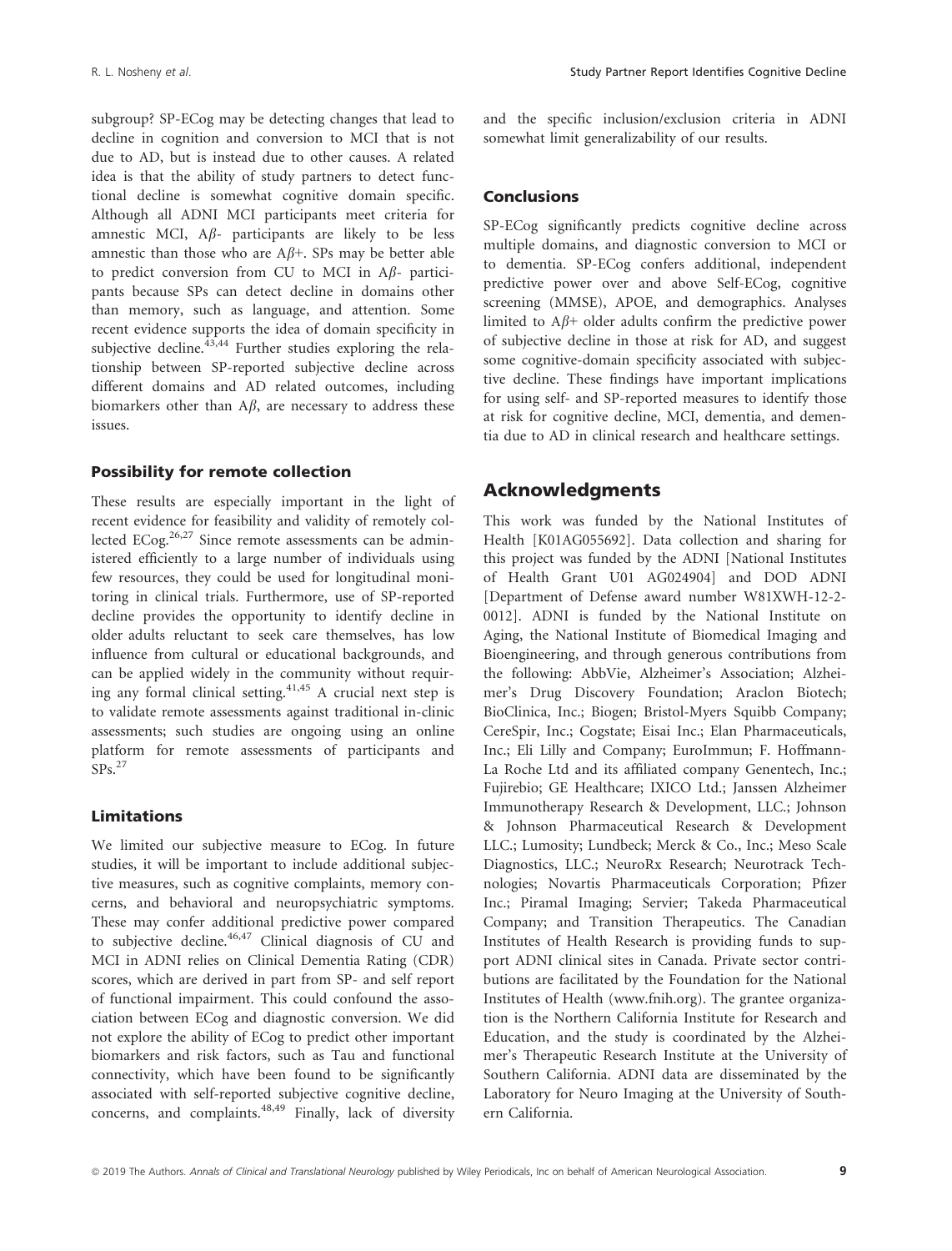# Author Contributions

RLN, JN, PSI, RSM, and MWW contributed to the conception and design of the study. RLN, CJ, and JN contributed to the analysis of data. RLN drafted a significant portion of the manuscript and figures. Data used in preparation of this article were obtained from the Alzheimer's Disease Neuroimaging Initiative (ADNI) database (adni.loni.usc.edu). As such, the investigators within the ADNI contributed to the design and implementation of ADNI and/or provided data but did not participate in analysis or writing of this report. A complete listing of ADNI investigators can be found at: [http://adni.loni.](http://adni.loni.usc.edu/wp-content/uploads/how_to_apply/ADNI_Acknowledgement_List.pdf) [usc.edu/wp-content/uploads/how\\_to\\_apply/ADNI\\_Ac](http://adni.loni.usc.edu/wp-content/uploads/how_to_apply/ADNI_Acknowledgement_List.pdf) [knowledgement\\_List.pdf.](http://adni.loni.usc.edu/wp-content/uploads/how_to_apply/ADNI_Acknowledgement_List.pdf)

# Conflicts of Interest

RLN, JN, PSI, JN, and RSM have no potential conflicts of interest to disclose related to the work in this manuscript. MWW reports personal fees from Bioclinica, personal fees from Cerecin/Accera, personal fees from Genentech, grants and personal fees from NIH, personal fees from Indiana University, personal fees from CHU Toulouse, personal fees from St. George University, personal fees from Eli Lilly, personal fees from Roche, personal fees from Lynch Group GLC, personal fees from Dolby Family Ventures, personal fees from Nestec/Nestle, personal fees from Health & Wellness Partners for American Academy of Neurology Conference, personal fees from AC Immune, personal fees from Alzheimer's Association, personal fees from Merck, personal fees from Bionest Partners, personal fees from Alzheon, Inc., personal fees from University of Tokyo, personal fees from Australian Catholic University, personal fees from University of Melbourne, personal fees from National Cntr for Geriatrics & Gerontology (Japan), grants from Department of Defense (DOD), grants from Johnson & Johnson (J&J), grants from Connie & Kevin Shanahan, grants from General Electric Research Labs (GE), grants from PCORI, grants from California Dept. of Public Health, grants from VUmc Vanderbilt University Medical Center, grants from University of Michigan, grants from Ray & Dagmar Dolby Fund, grants from Biogen, grants from Hillblom Foundation, grants from Stroke Foundation, grants from Siemens, grants from Veterans Administration. All relationships stated above are outside the submitted work.

#### References

1. Okonkwo OC, Alosco ML, Griffith HR, et al. Cerebrospinal fluid abnormalities and rate of decline in everyday function across the dementia spectrum: normal aging, mild cognitive impairment, and Alzheimer disease. Arch Neurol 2010;67:688–696.

- 2. Marshall GA, Lorius N, Locascio JJ, et al. Regional cortical thinning and cerebrospinal biomarkers predict worsening daily functioning across the Alzheimer's disease spectrum. J Alzheimer's Dis 2014;41:719–728.
- 3. Lilamand M, Cesari M, del Campo N, et al. Brain amyloid deposition is associated with lower instrumental activities of daily living abilities in older adults. Results from the MAPT study. J Gerontol Ser A: Biol Sci Med Sci 2016;71:391–397.
- 4. Farias ST, Mungas D, Reed BR, et al. Progression of mild cognitive impairment to dementia in clinic- vs communitybased cohorts. Arch Neurol 2009;66:1151–1157.
- 5. Dauphinot V, Delphin-Combe F, Mouchoux C, et al. Risk factors of caregiver burden among patients with Alzheimer's disease or related disorders: a cross-sectional study. J Alzheimer's Dis 2015;44:907–916.
- 6. Morris JC. The Clinical Dementia Rating (CDR): current version and scoring rules. Neurology 1993;43:2412–2412.
- 7. Farias ST, Mungas D, Reed BR, et al. The measurement of everyday cognition (ECog): scale development and psychometric properties. Neuropsychology 2008;22: 531–544.
- 8. Pfeffer RI, Kurosaki TT, Harrah CH Jr, et al. Measurement of functional activities in older adults in the community. J Gerontol 1982;37:323–329.
- 9. Jorm AF, Scott R, Cullen JS, MacKinnon AJ. Performance of the Informant Questionnaire on Cognitive Decline in the Elderly (IQCODE) as a screening test for dementia. Psychol Med 1991;21:785–790.
- 10. Amariglio RE, Donohue MC, Marshall GA, et al. Tracking early decline in cognitive function in older individuals at risk for Alzheimer disease dementia: the Alzheimer's Disease Cooperative Study Cognitive Function Instrument. JAMA Neurol 2015;72:446–454.
- 11. Galvin JE, Roe CM, Powlishta KK, et al. The AD8: a brief informant interview to detect dementia. Neurology 2005;65:559–564.
- 12. Dong Y, Pang WS, Lim LB, et al. The informant AD8 is superior to participant AD8 in detecting cognitive impairment in a memory clinic setting. J Alzheimer's Dis 2013;35:159–168.
- 13. Rueda AD, Lau KM, Saito N, et al. Self-rated and informant-rated everyday function in comparison to objective markers of Alzheimer's disease. Alzheimers Dement 2015;11:1080–1089.
- 14. Marshall GA, Zoller AS, Kelly KE, et al. Everyday cognition scale items that best discriminate between and predict progression from clinically normal to mild cognitive impairment. Curr Alzheimer Res 2014;11: 853–861.
- 15. Donovan NJ, Amariglio RE, Zoller AS, et al. Subjective cognitive concerns and neuropsychiatric predictors of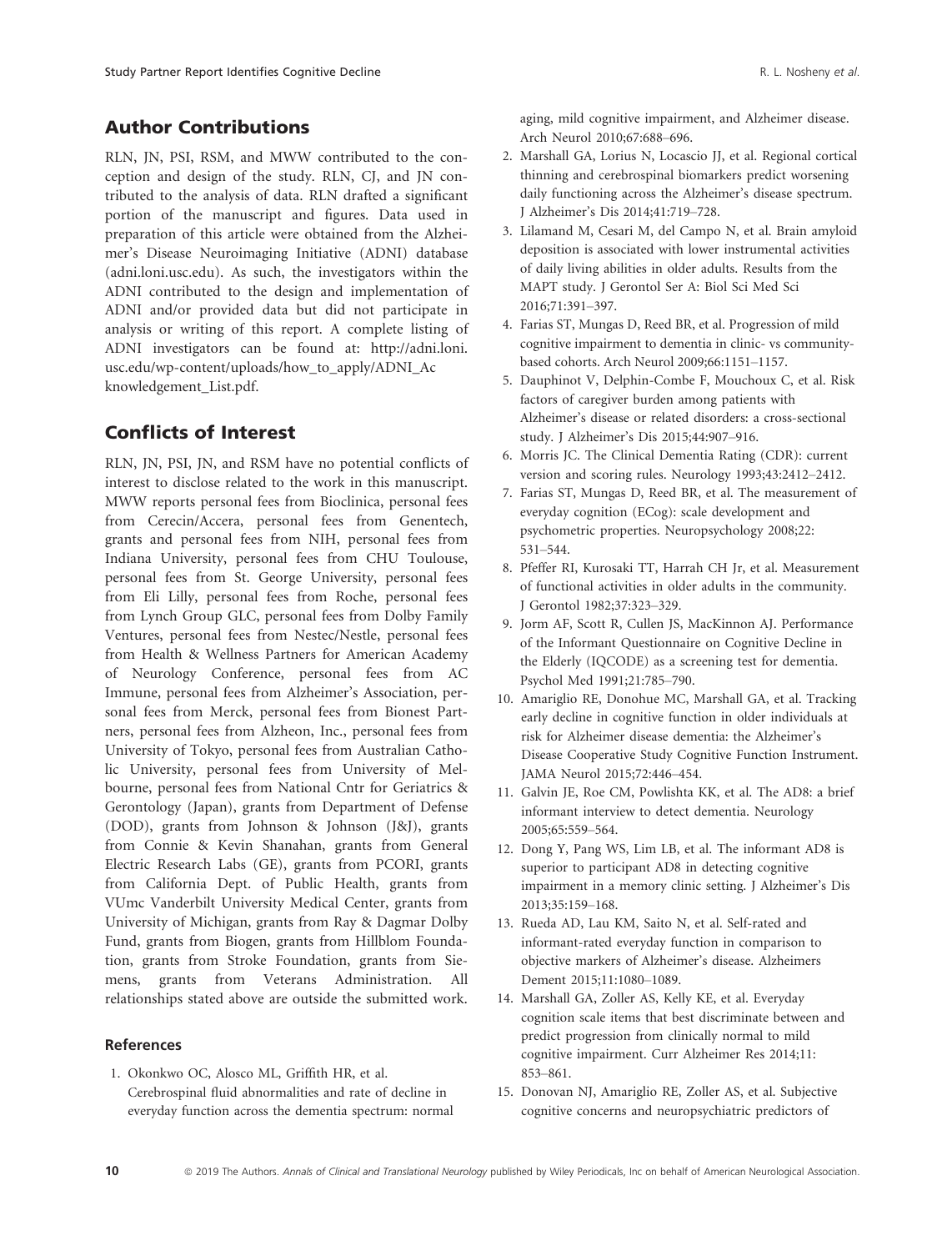progression to the early clinical stages of Alzheimer disease. Am J Geriatr Psychiatry 2014;22:1642–1651.

- 16. Tomaszewski Farias S, Mungas D, Harvey DJ, et al. The measurement of everyday cognition: development and validation of a short form of the Everyday Cognition scales. Alzheimers Dement 2011;7:593–601.
- 17. Vidoni ED, Honea RA, Burns JM. Neural correlates of impaired functional independence in early Alzheimer's disease. J Alzheimer's Dis 2010;19:517–527.
- 18. Marshall GA, Olson LE, Frey MT, et al. Instrumental activities of daily living impairment is associated with increased amyloid burden. Dement Geriatr Cogn Disord 2011;31:443–450.
- 19. Perrotin A, Mormino EC, Madison CM, et al. Subjective cognition and amyloid deposition imaging: a Pittsburgh Compound B positron emission tomography study in normal elderly individuals. Arch Neurol 2012;69:223–229.
- 20. Gifford KA, Liu D, Hohman TJ, et al. A mutual self- and informant-report of cognitive complaint correlates with neuropathological outcomes in mild cognitive impairment. PLoS ONE 2015;10:e0141831.
- 21. Yoon JS, Charness N, Boot WR, et al. Depressive Symptoms as a Predictor of Memory Complaints in the PRISM Sample. J Gerontol B Psychol Sci Soc Sci 2017;00:1–10.
- 22. Yates JA, Clare L, Woods RT, et al. Subjective memory complaints are involved in the relationship between mood and mild cognitive impairment. J Alzheimer's Dis 2015;48 (Suppl 1):S115–S123.
- 23. Jimenez-Huete A, Del Barrio A, Riva E, et al. Subjective evaluation of mood and cognitive functions in a general neurology clinic: patients versus informants. J Clin Neurol 2017;13:259–264.
- 24. Farias ST, Mungas D, Jagust W. Degree of discrepancy between self and other-reported everyday functioning by cognitive status: dementia, mild cognitive impairment, and healthy elders. Int J Geriatr Psychiatry 2005;20:827–834.
- 25. Scherling CS, Wilkins SE, Zakrezewski J, et al. Decreased self-appraisal accuracy on cognitive tests of executive functioning is a predictor of decline in mild cognitive impairment. Front Aging Neurosci 2016;8:120.
- 26. Weiner MW, Nosheny R, Camacho M, et al. The Brain Health Registry: an internet-based platform for recruitment, assessment, and longitudinal monitoring of participants for neuroscience studies. Alzheimers Dement 2018;14:1063–1076.
- 27. Nosheny RL, Camacho MR, Insel PS, et al. Online study partner-reported cognitive decline in the Brain Health Registry. Alzheimers Dement (N Y) 2018;4:565–574.
- 28. Landau SM, Mintun MA, Joshi AD, et al. Amyloid deposition, hypometabolism, and longitudinal cognitive decline. Ann Neurol 2012;72:578–586.
- 29. Joshi AD, Pontecorvo MJ, Clark CM, et al. Performance characteristics of amyloid PET with florbetapir F 18 in

patients with Alzheimer's disease and cognitively normal subjects. J Nucl Med 2012;53:378–384.

- 30. Folstein MF, Folstein SE, McHugh PR. "Mini-mental state". A practical method for grading the cognitive state of patients for the clinician. J Psychiatr Res 1975;12:189– 198.
- 31. Wechsler D. WMS-R Wechsler memory scale revised manual. New York: Harcourt Brace Jovanovich, Inc, 1987.
- 32. Petersen RC, Smith GE, Waring SC, et al. Mild cognitive impairment: clinical characterization and outcome. Arch Neurol 1999;56:303–308.
- 33. Rosen WG, Mohs RC, Davis KL. A new rating scale for Alzheimer's disease. Am J Psychiatry 1984;141:1356–1364.
- 34. Mungas D. Differential clinical sensitivity of specific parameters of the Rey Auditory-Verbal Learning Test. J Consult Clin Psychol 1983;51:848–855.
- 35. Gaudino EA, Geisler M, Squires NK. Construct validity in the Trail Making Test: what makes Part B harder? J Clin Exp Neuropsychol 1995;17:529–535.
- 36. Welsh KA, Butters N, Mohs RC, et al. The Consortium to Establish a Registry for Alzheimer's Disease (CERAD). Part V. A normative study of the neuropsychological battery. Neurology 1994;44:609–614.
- 37. Williams BW, Mack W, Henderson VW. Boston naming test in Alzheimer's disease. Neuropsychologia 1989;27:1073–1079.
- 38. Allison PD. Survival analysis using the SAS system: a practical guide, 2nd ed. Cary, NC: SAS Press, 2011.
- 39. Hohman TJ, Beason-Held LL, Lamar M, Resnick SM. Subjective cognitive complaints and longitudinal changes in memory and brain function. Neuropsychology. 2011;25:125–130.
- 40. Amariglio RE, Buckley RF, Mormino EC, et al. Amyloidassociated increases in longitudinal report of subjective cognitive complaints. Alzheimers Dement (N Y) 2018;4:444–449.
- 41. Carr DB, Gray S, Baty J, Morris JC. The value of informant versus individual's complaints of memory impairment in early dementia. Neurology 2000;55:1724– 1727.
- 42. Tierney MC, Szalai JP, Snow WG, Fisher RH. The prediction of Alzheimer disease. The role of patient and informant perceptions of cognitive deficits. Arch Neurol. 1996;53:423–427.
- 43. Shokouhi S, Conley AC, Baker SL, et al. The relationship between domain-specific subjective cognitive decline and Alzheimer's pathology in normal elderly adults. Neurobiol. Aging 2019;81:22–29.
- 44. Valech N, Tort-Merino A, Coll-Padros N, et al. Executive and language subjective cognitive decline complaints discriminate preclinical Alzheimer's disease from normal aging. J Alzheimer's Dis. 2018;61:689–703.
- 45. Razavi M, Tolea MI, Margrett J, et al. Comparison of 2 informant questionnaire screening tools for dementia and